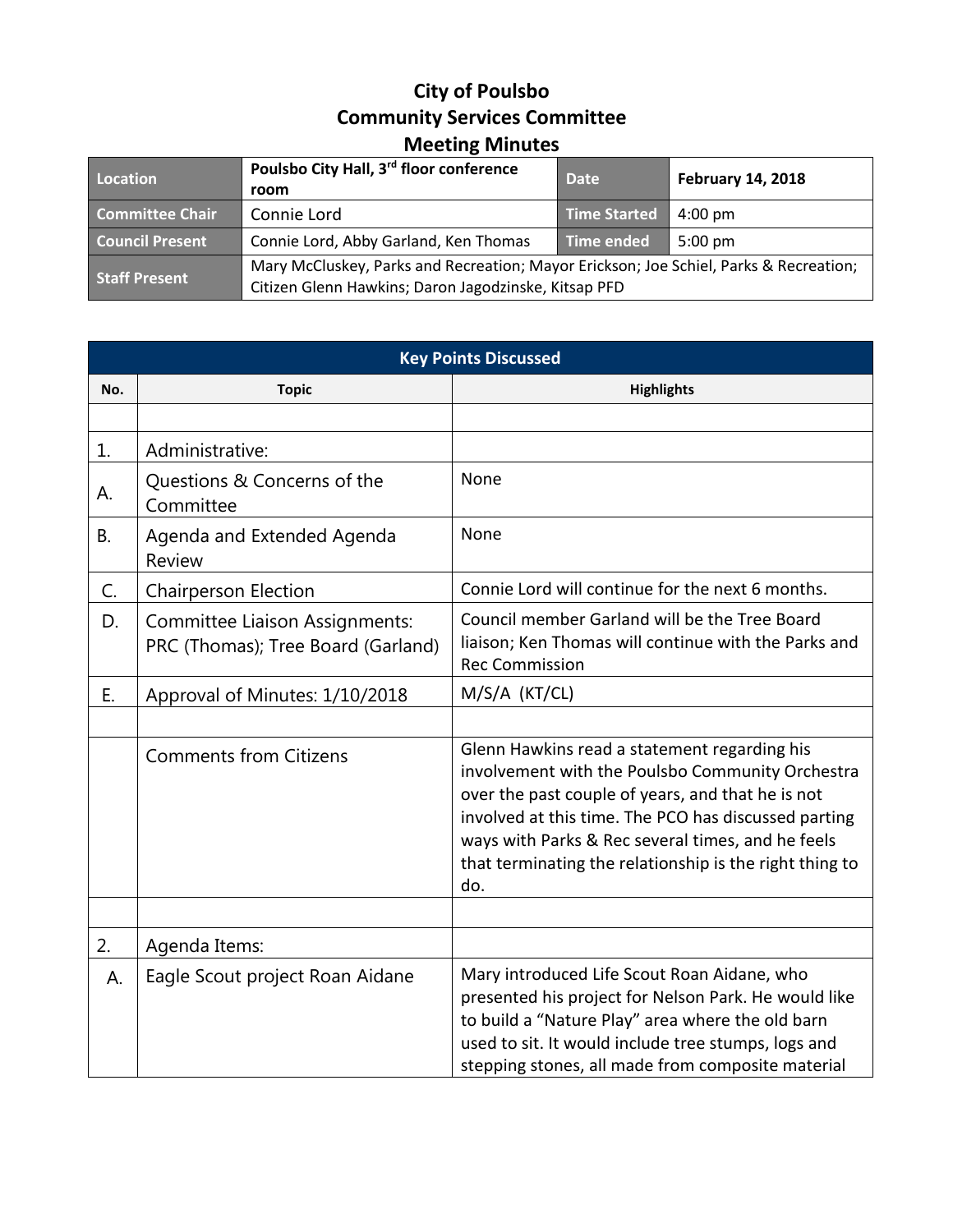| <b>Key Points Discussed</b> |                                                    |                                                                                                                                                                                                                                                                                                                                                                                                                                                                                                                                                                                                                                                                                                                                                                                                                                                                                                                                                                                                                                                                                                                                                                                                    |
|-----------------------------|----------------------------------------------------|----------------------------------------------------------------------------------------------------------------------------------------------------------------------------------------------------------------------------------------------------------------------------------------------------------------------------------------------------------------------------------------------------------------------------------------------------------------------------------------------------------------------------------------------------------------------------------------------------------------------------------------------------------------------------------------------------------------------------------------------------------------------------------------------------------------------------------------------------------------------------------------------------------------------------------------------------------------------------------------------------------------------------------------------------------------------------------------------------------------------------------------------------------------------------------------------------|
| No.                         | <b>Topic</b>                                       | <b>Highlights</b>                                                                                                                                                                                                                                                                                                                                                                                                                                                                                                                                                                                                                                                                                                                                                                                                                                                                                                                                                                                                                                                                                                                                                                                  |
|                             |                                                    | for longevity. The city had already set aside \$25,000<br>for one new piece of playground material on that<br>site. The committee agreed that this would be a<br>great project.                                                                                                                                                                                                                                                                                                                                                                                                                                                                                                                                                                                                                                                                                                                                                                                                                                                                                                                                                                                                                    |
| В.                          | <b>Floating Dock Disposal Costs</b>                | Mary did a brief introduction of the project, and why<br>there was a need to request additional funds. In<br>2017, Parks & Rec was approved for \$12,500 for<br>construction of new sailboat docks on the<br>waterfront. The finished dock was 16' x 40'. The total<br>cost was \$11,359.71. The old docks were put on<br>public surplus twice, twice they were purchased, and<br>twice they changed their mind. Joe had been talking<br>with Brad Miller, Port Manager, who offered to have<br>his staff take them apart. We would pay for disposal<br>and manpower. Some of the reasons that the<br>demolition went over budget was: (1) The 20+ year<br>old docks kept going because the wood had been<br>layered – one piece on top of another to provide<br>stability; (2) all of that wood was very wet and<br>contaminated, which ended up costing more at the<br>landfill; (3) the work was done on the water.<br>This project was closed out at the end of 2017, with<br>\$1,140 unspent, but the demo happened in January<br>2018. The total demolition ended up costing \$4826<br>(shortage of \$3685). So the 2018 budget<br>amendment request would be \$4900.<br>Recommended by CSC. |
| C.                          | Public Facilities District - Legislation<br>Update | Daron Jagodzinske is the Poulsbo representative to<br>the Kitsap Public Facilities District. Thanks to the<br>Mariners, the legislature created the ability to create<br>a PFD for local economic development in each<br>county, and they could capture 1/3 of 1% of the<br>state sales tax for economic development. There<br>have been three Kitsap projects: Bremerton<br>Conference Center \$12m; Fairgrounds<br>Improvements \$6m, and field improvements at<br>North Kitsap \$2m. Daron talked about the NKREC<br>project, and that there are many phases within the<br>project. The legislation was to stop in 2026, but last<br>year it was extended to 2041, which means an                                                                                                                                                                                                                                                                                                                                                                                                                                                                                                               |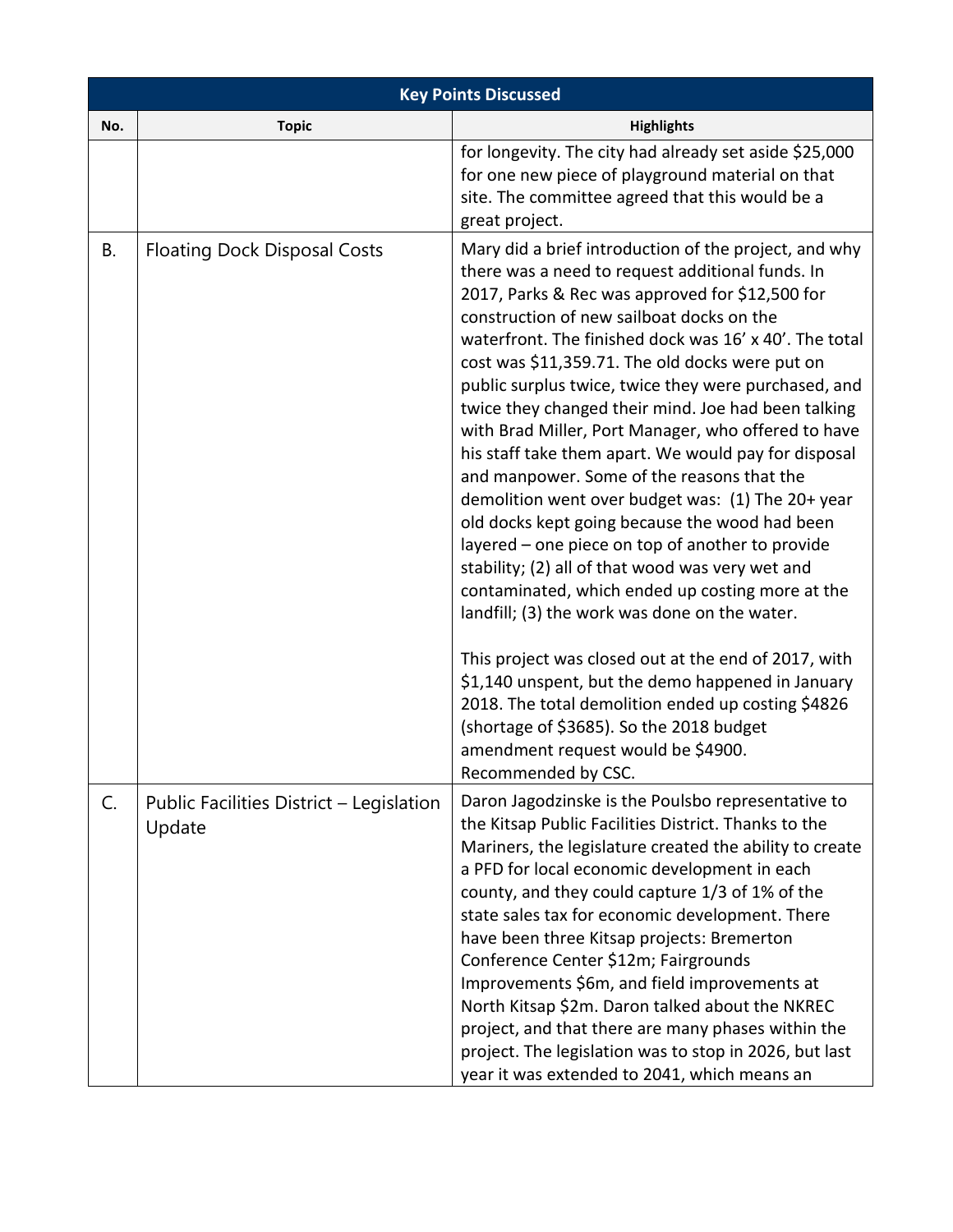| <b>Key Points Discussed</b> |                                |                                                                                                                                                                                                                                                                                                                                                                                                                                                                                                                                                                                                                                                                                                                                                                                              |  |  |
|-----------------------------|--------------------------------|----------------------------------------------------------------------------------------------------------------------------------------------------------------------------------------------------------------------------------------------------------------------------------------------------------------------------------------------------------------------------------------------------------------------------------------------------------------------------------------------------------------------------------------------------------------------------------------------------------------------------------------------------------------------------------------------------------------------------------------------------------------------------------------------|--|--|
| No.                         | <b>Topic</b>                   | <b>Highlights</b>                                                                                                                                                                                                                                                                                                                                                                                                                                                                                                                                                                                                                                                                                                                                                                            |  |  |
|                             |                                | additional \$15-\$10m for Kitsap. The other change is<br>that new projects can apply. Each project must be<br>\$10m in scope or more. The PFD is the funding arm.<br>The local community takes responsibility of<br>operations. Daron has met with the new NKSD<br>Superintendent and she doesn't want to make any<br>decisions for at least a year. Daron suggested that<br>Poulsbo think of projects, as Bremerton and Pt.<br>Orchard have already made presentations. Becky<br>commented that these changes mean that there are<br>new opportunities. New partners: Kitsap County,<br>WWU, OC. The College Marketplace property is<br>available. It would be a good time to put together a<br>citizens committee. Connie added that there is a real<br>need for a Performing Arts Center. |  |  |
|                             |                                | Daron said that the project must be an economic<br>driver, bringing people and dollars to the<br>community. He showed the website of the Lewis<br>County facility.                                                                                                                                                                                                                                                                                                                                                                                                                                                                                                                                                                                                                           |  |  |
|                             |                                | Becky would like to see a committee put together<br>and move forward with ideas.                                                                                                                                                                                                                                                                                                                                                                                                                                                                                                                                                                                                                                                                                                             |  |  |
|                             |                                | Daron also said that an economic feasibility study<br>must be done. There are some examples on their<br>website. Tournaments are big money. Abby said that<br>there is a huge need for an indoor play gym.<br>Childcare is a huge issue as there are no drop in<br>centers in Poulsbo. Becky said that some consultant<br>dollars are needed to really look at this. We can<br>probably piggy back onto the YMCA study.                                                                                                                                                                                                                                                                                                                                                                      |  |  |
| D.                          | <b>Centennial Park Project</b> | There will be a kick off work party along the creek on<br>March 17, 9a-12n.                                                                                                                                                                                                                                                                                                                                                                                                                                                                                                                                                                                                                                                                                                                  |  |  |
| E.                          | Poulsbo Cemetery Cupola        | Becky presented this next step in improving the<br>cemetery. Bill Austin would build a cupola on the<br>lower part of the cemetery. She will be asking for<br>\$35k in cemetery reserves, as well as requesting<br>funding from the Lions Club for financial support.<br>Ida's Fountain will be included. Ken said that it fits<br>within the idea of developing the lower section of<br>cemetery. CL/KT motion                                                                                                                                                                                                                                                                                                                                                                              |  |  |